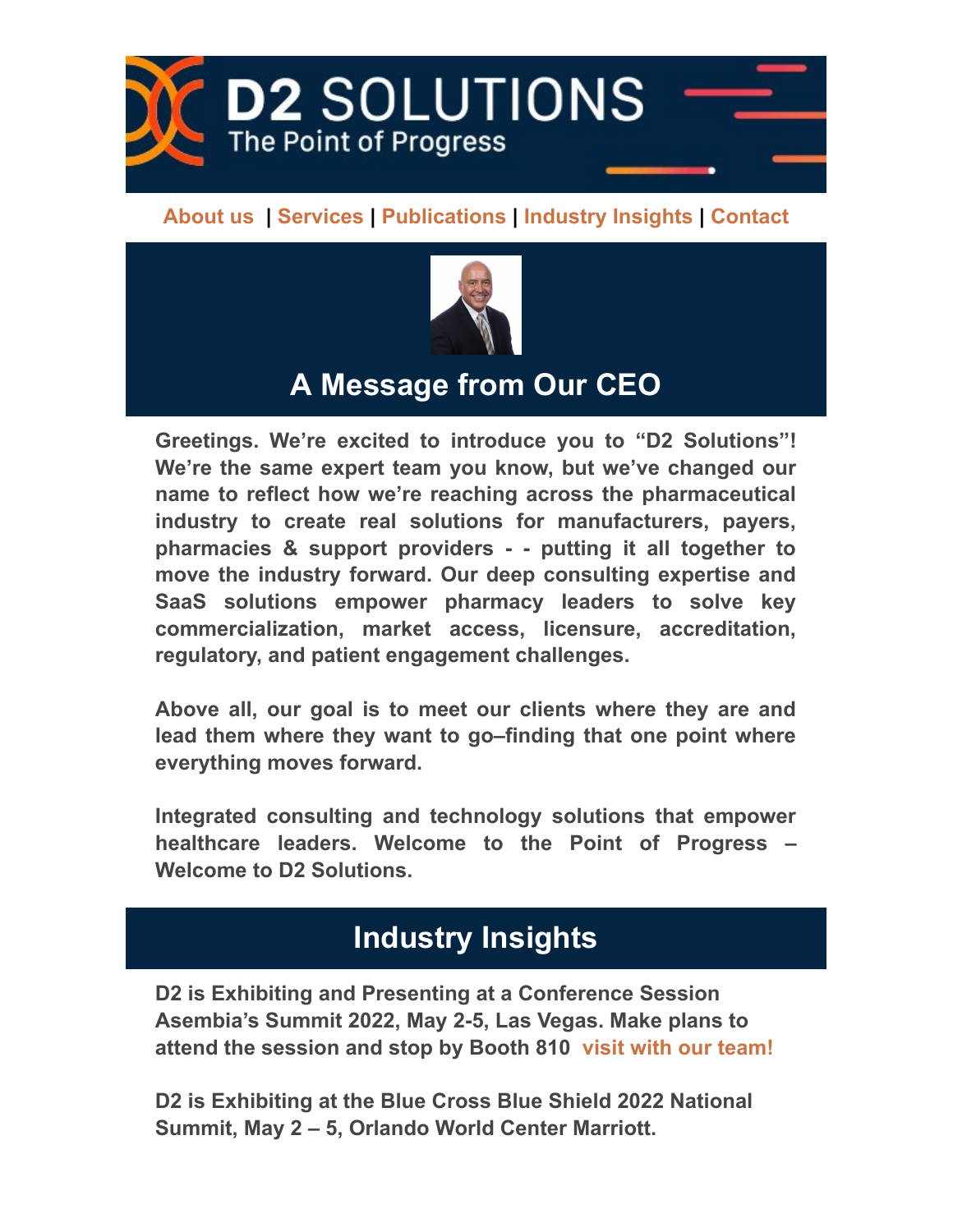#### Make plans to stop by Booth 1235 and visit with our [team!](https://go.vbt.email/r/3RBC/?__vbtrk&_uax&ct)

## <span id="page-1-0"></span>**Publications**

### How to Increase 340B Pricing adoption with Efficient Automated Prior Authorization

The pharmaceutical industry is undergoing dynamic change. Big pharma companies are consolidating distribution channels to improve their return on investment (ROI) Read full [publication](https://go.vbt.email/r/3RBO/?__vbtrk&_uax&ct)





### D2 Solutions shares the future of healthcare tech with CIOReview

D<sub>2</sub> Solutions has recently been recognized as a pioneer in patientcentric pharmaceutical technology solutions. In addition, CIO Review has named us one of the 50 Most Promising Healthcare Solutions Providers in 2022. [Read](https://go.vbt.email/r/3RBP/?__vbtrk&_uax&ct) full story

## **Profile - D2 Consultant**



#### [KIRBY](https://go.vbt.email/r/3RBQ/?__vbtrk&_uax&ct) ENG, RPH

VICE PRESIDENT Business Development, D2 Digital Solutions

#### Expertise

- Specialty Drug Strategy
- Medical Benefit Management
- Healthcare Tech Solutions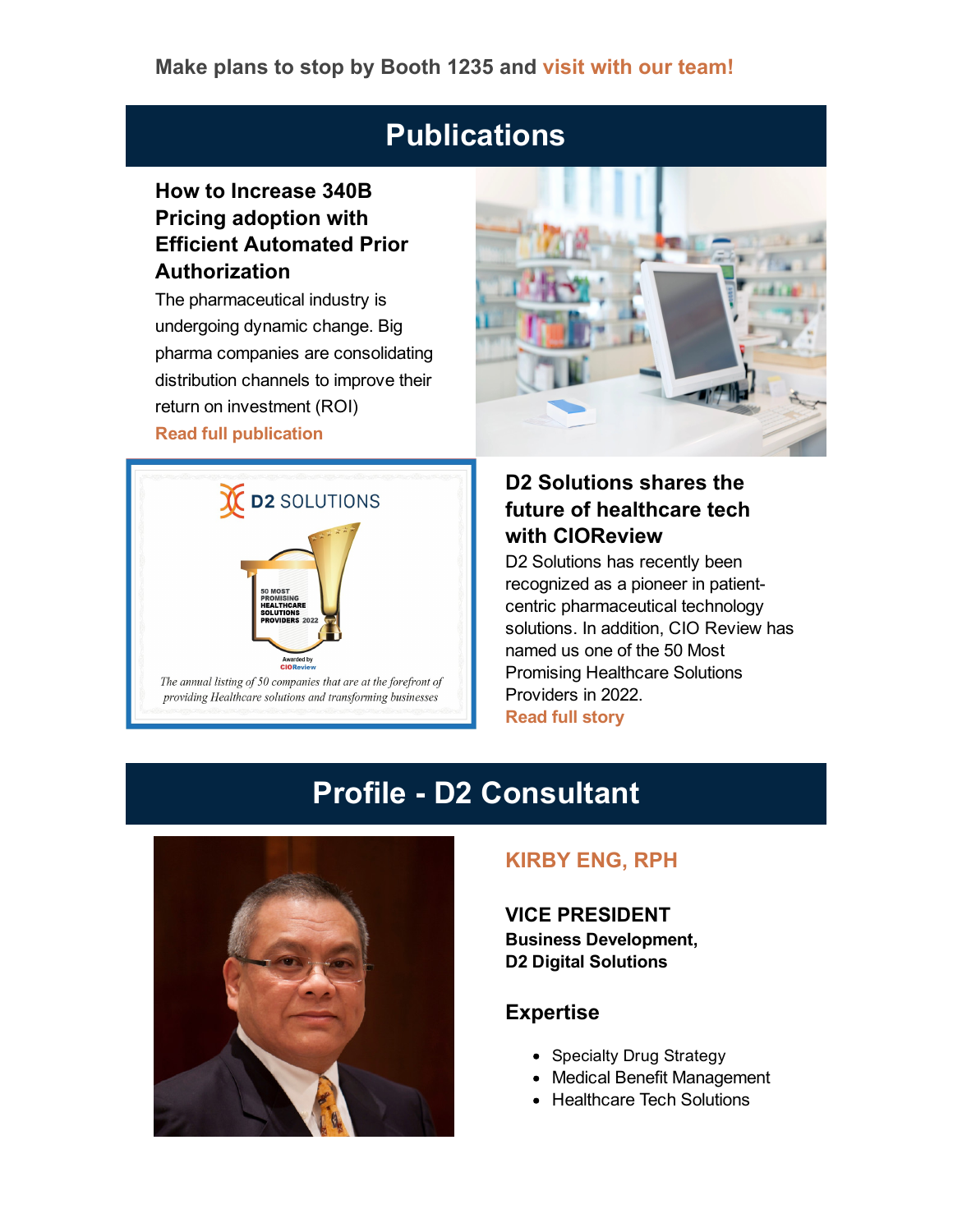Mr. Eng brings to D2, extensive career experiences in the health care industry that covers specialty pharmacy, payer and provider medical benefit drug management, group purchasing organization specialty distribution, specialty drug utilization management strategies, provider development, sales, marketing, business development and most recently, health care technology-based solutions. See full [profile](https://go.vbt.email/r/3RzK/?__vbtrk&_uax&ct)



## <span id="page-2-1"></span>Digital Solutions



Patient Enagement Specialty pharmacy accreditation is key in demonstrating your organizations commitment to patient quality, safety, and care with manufacturer and payer requirements.





#### Automated Prior Authorization

For patients on specialty therapies, every second counts. 62% of specialty therapies are lost, misrouted, incomplete ..

[Learn](https://go.vbt.email/r/3RzM/?__vbtrk&_uax&ct) More

[Learn](https://go.vbt.email/r/3RzN/?__vbtrk&_uax&ct) More

[Learn](https://go.vbt.email/r/3RzO/?__vbtrk&_uax&ct) More

# <span id="page-2-0"></span>About Us

D2 Solutions empowers healthcare leaders with a unique combination of SaaS solutions and deep consulting expertise. We bring pharmaceutical manufacturers, payers, pharmacies & support providers, and patients together. It's an approach we call, "The Point of Progress." That's both a promise and a call to action, empowering manufacturers to bring therapies to market faster and pharmacies to bring those therapies to the patients who need them. We lead manufacturers through the commercialization process, adding value to Trade & Distribution, Market Access & Reimbursement, and Patient Services.

We also stand with pharmacies and hospital IDNs, providing the guidance they need to achieve compliance and licensure, solve regulatory challenges, and better connect with patients. Our proprietary technologies move clients even closer to their goals, finding that one point where everything moves forward. [Learn](https://go.vbt.email/r/3RzP/?__vbtrk&_uax&ct) More